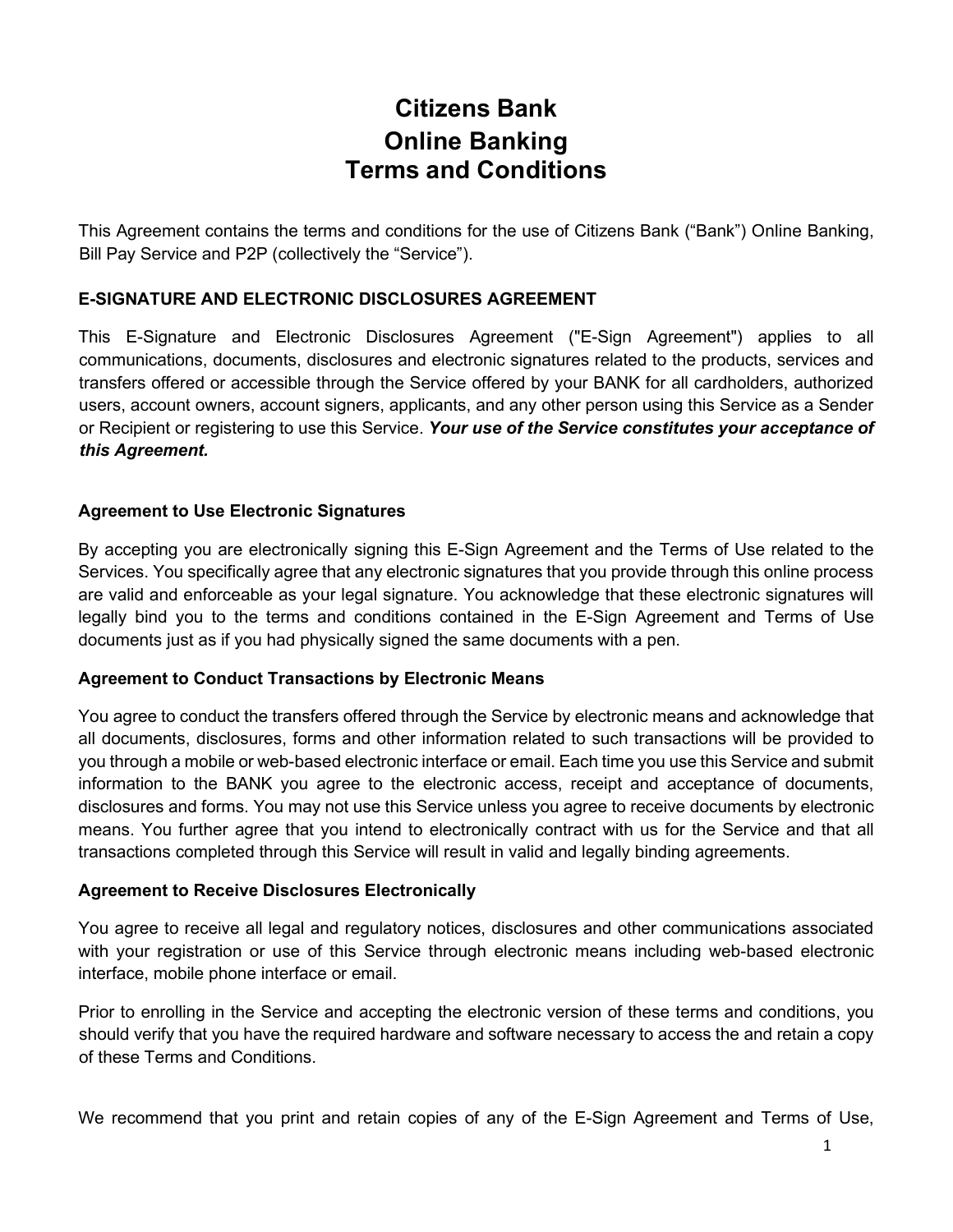disclosures, or other related documents from your computer, mobile phone or other access device associated with all transactions utilizing the Service. There is no charge for you to download and print these documents.

You can also obtain a paper copy of these Terms and Conditions at any time using the contact information below. Future updates/amendments to the Terms and Conditions and all subsequent disclosures will be sent electronically.

If you consent to receive electronic disclosures and later change your mind, you may withdraw your consent and change to paper delivery format. You can notify us to request a paper copy of the Terms and Conditions, update information needed to contact you electronically, or notify us of your intent to cancel electronic disclosures without the imposition of any fees by either:

- Sending a letter to Citizens Bank Banking Department, 215 E Main St., Anamosa, IA 52205;
- Emailing us at [info@citizensbankia.com;](mailto:info@citizensbankia.com) or
- Contacting us at the following toll-free phone number during normal banking hours: (866)413-8155.

# **Hardware, Software and Operating System**

You also agree that you have adequate access to a computer or mobile phone with sufficient internet connectivity to conduct these transactions online. You acknowledge that you meet the hardware and software requirements to access this Service as described below.

The requirements for accessing our online systems to use this Service and access disclosures are as follows: You must use a computer or smart phone to use this Service. You must have a device that uses a supported version of one of the following browsers: Internet Explorer, Firefox, Chrome, or Safari. You may also use a mobile phone application developed for this Service if your mobile phone supports it. You are responsible for installation, maintenance, and operation of devices used to access this Service. BANK is not responsible for errors, failures, or malfunctions of any device used or attempted to be used for access to this Service. BANK is also not responsible for viruses or related problems associated with use of these online systems.

If we revise hardware and software requirements and if there is a material chance that impacts your ability to access the Service, we will give you advance notice of these changes and provide you an opportunity to cancel the service and/or change your method of receiving disclosures (e.g., change to paper format vs. and electronic format) without the imposition of fees.

**Your carrier's message and data rates apply and are your responsibility. Bank cannot guarantee the availability of underlying data services provided by your mobile carrier. Bank is not responsible for carrier data outages or coverage issues.**

**Privacy and User Information** You acknowledge that Bank and any associated Service Providers ("Service Providers") may receive names, domain names, addresses, passwords, telephone and device numbers, the content of messages, data files and other data and information from you or other sources (collectively "User Information"). Bank and Service Providers reserve the right to use and disclose User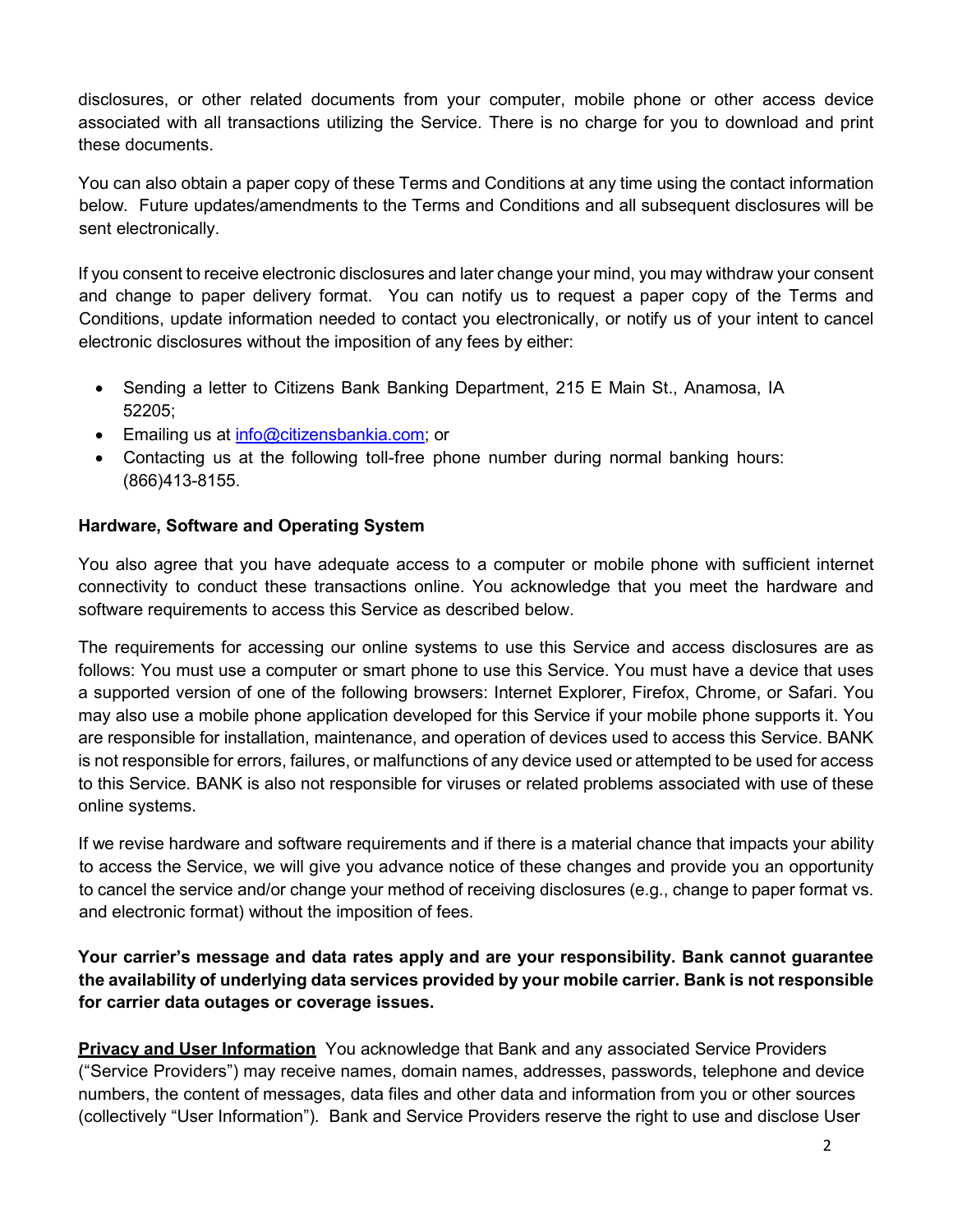Information as reasonably necessary to deliver the Service to you and as otherwise permitted by law, including compliance with court orders or lawful instructions from a government agency, to protect the personal safety of subscribers or the public, to defend claims, and as otherwise authorized by you. Bank and Service Providers also reserve the right to monitor use of the Service for purposes of verifying compliance with the law, these terms and conditions and any applicable license, but disclaim any obligation to monitor, filter, or edit any content. It is our policy to treat your account information as confidential. However, we encourage you to review our Privacy Policy to understand more. To view the Citizens Bank Privacy Policy, please go to: <https://www.citizensbankia.com/Pages/privacy-policy.html>

**Restrictions on Use** You agree not to use the Service for any illegal, fraudulent, unauthorized or improper manner or purpose. You agree to comply with all applicable laws, rules and regulations. You agree not to attempt to: (a) access any systems or services for which your use has not been authorized; or (b) use or attempt to use a third party's account; or (c) interfere in any manner with the provision of the Service, the security of the Service or the Service's systems; or (d) interfere with other customers or otherwise abuse the Service or the Service's systems.

**Security and Authentication Method** Bank may require communications and instructions from you to be provided using a user ID, password, test key and/or other code or authentication method (referred to herein collectively as your "Authentication Method"). You agree that Bank is entitled to act upon any communications or instructions Bank receives under your Authentication Method. You agree to take appropriate steps to ensure that all components of your Authentication Method are protected and kept confidential. You also agree to: (a) protect your computer or mobile device against loss, theft or unauthorized use; (b) protect your computer or mobile device against viruses, key loggers, malware and other unwanted functionalities; and (c) follow any security guidance that Bank provides from time to time. You should not use your computer of mobile device on an unsecured network (such as public Wi-Fi) and must not leave your mobile device unattended while logged into the Service; you should close the online Banking application when you are not using it. You agree to notify Bank immediately if your mobile device is lost or stolen or if you believe the security of your Authentication Method has been compromised. **FAILURE TO PROTECT YOUR MOBILE DEVICE OR YOUR AUTHENTICATION METHOD MAY RESULT IN SOMEONE ELSE ACCESSING THE SERVICE OR YOUR ACCOUNT IN YOUR NAME.** You are liable for all transactions made or authorized with the use of your Authentication Method. Bank has no responsibility for establishing the identity of any person who uses your Authentication Method. You agree that if you give any component of your Authentication Method to anyone or fail to safeguard its secrecy, you will be in violation of your obligations to Bank. Any communications or instructions Bank receives from you using your Authentication Method shall be considered "in writing" and shall have the same force and legal effect as a writing signed by you.

## **Information Authorization**

Your enrollment in the Service may not be fulfilled if the Service cannot verify your identity or other necessary information.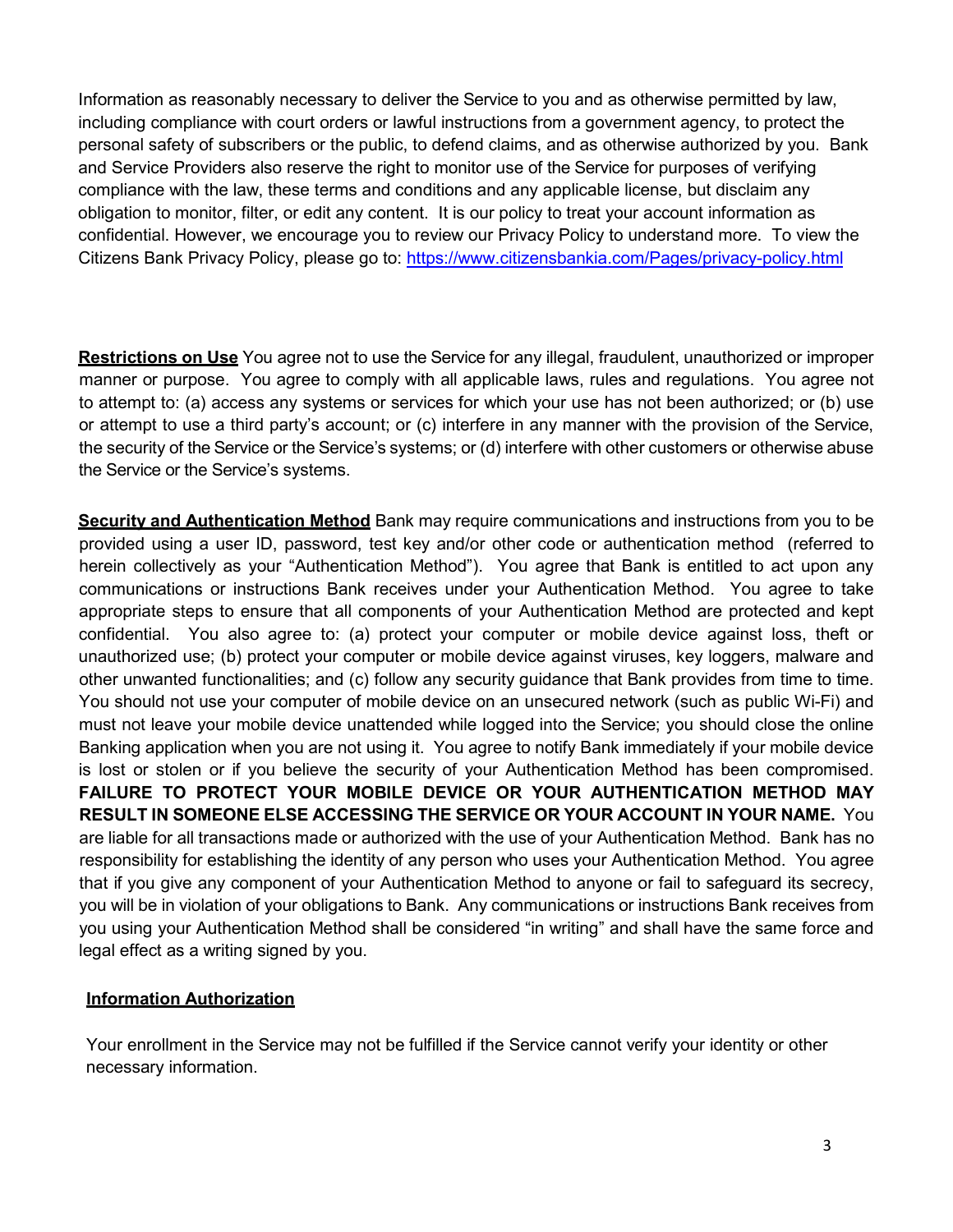# **Password and Security**

You agree not to give or make available your password or other means to access your account to any unauthorized individuals. You are responsible for all payments you authorize using the Service. If you permit other persons to use the Service or your password or other means to access your account, you are responsible for any transactions they authorize. If you believe that your password or other means to access your account has been lost or stolen or that someone may attempt to use the Service without your consent or has transferred money without your permission, you must notify the Service at once by calling (866) 413-8155 during normal business hours.

## **Your Liability for Unauthorized Transfers**

If you tell us within two (2) Business Days after you discover your password or other means to access your account has been lost or stolen, your liability is no more than \$50.00 should someone access your account without your permission. If you do not tell us within two (2) Business Days after you learn of such loss or theft, and we can prove that we could have prevented the unauthorized use of your password or other means to access your account if you had told us, you could be liable for as much as \$500.00. If your monthly financial institution statement contains transfers that you did not authorize, you must tell us at once. If you do not tell us within sixty (60) days after the statement was sent to you, you may lose any amount transferred without your authorization after the sixty (60) days if we can prove that we could have stopped someone from taking the money had you told us in time. If a good reason (such as a long trip or a hospital stay) prevented you from telling us, we may extend the period.

## **Errors and Questions**

In case of errors or questions about your transactions, you should notify us as soon as possible by:

- Sending a letter to Citizens Bank Mobile Banking Department, 215 E Main St., Anamosa, IA 52205;
- Emailing us at [info@citizensbankia.com;](mailto:info@citizensbankia.com) or
- Contacting us at the following toll free phone number during normal banking hours: (866)413-8155.

If you think your statement is incorrect or you need more information about a Service transaction listed on the statement, we must hear from you no later than sixty (60) days after the FIRST statement was sent to you on which the problem or error appears. You must:

- Tell us your name and account number;
- Describe the error or the transaction in question, and explain as clearly as possible why you believe it is an error or why you need more information; and
- Tell us the dollar amount of the suspected error.

If you tell us verbally, we may require that you send your complaint in writing within ten (10) Business Days after your verbal notification. We will tell you the results of our investigation within ten (10) Business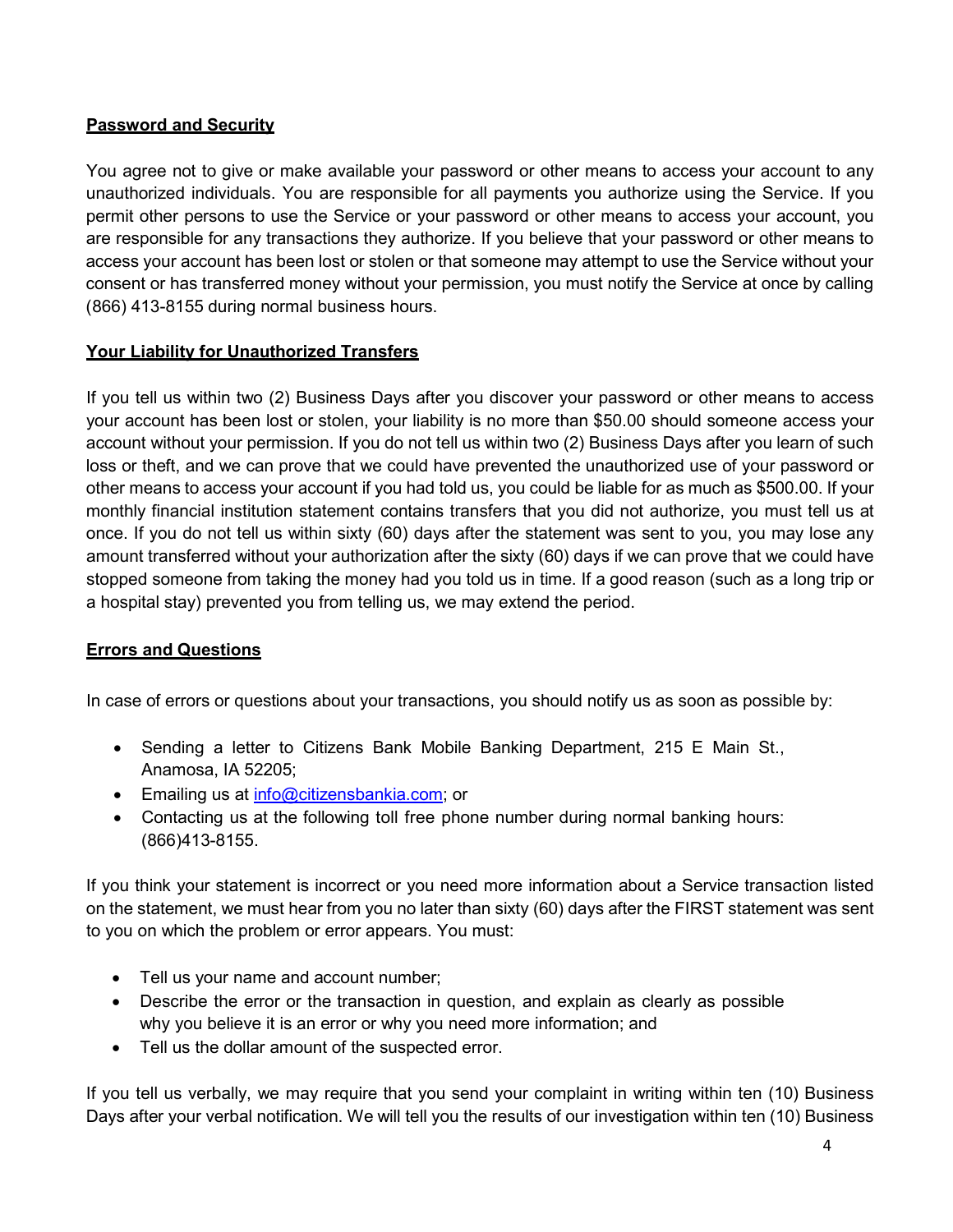Days after we hear from you, and will correct any error promptly. However, if we require more time to confirm the nature of your complaint or question, we reserve the right to take up to forty-five (45) days to complete our investigation. If we decide to do this, we will provisionally credit your Payment Account within ten (10) Business Days for the amount you think is in error. If we ask you to submit your complaint or question in writing and we do not receive it within ten (10) Business Days, we may not provisionally credit your Payment Account. If it is determined there was no error we will mail you a written explanation within three (3) Business Days after completion of our investigation. You may ask for copies of documents used in our investigation. The Service may revoke any provisional credit provided to you if we find an error did not occur.

## **Service Fees and Additional Charges**

There are no fees associated with the standard use of the Service. However, there may be a charge for optional transactions and other optional services, such as for expedited payment options when using Bill Pay or other services that may be offered in addition to the standard services (See Bill Pay section). You agree to pay such charges and authorize the Service to deduct the calculated amount from your designated Payment Account and any other additional charges that may be incurred by you. Any financial fees associated with your standard deposit accounts will continue to apply. You are responsible for any and all telephone access fees and/or Internet service fees that may be assessed by your telephone and/or Internet service provider.

#### **Alterations and Amendments**

This Agreement, applicable fees and service charges may be altered or amended by the Service from time to time. In such event, the Service shall provide notice to you. Any use of the Service after the Service provides you a notice of change will constitute your agreement to such change(s). Further, the Service may, from time to time, revise or update the applications, services, and/or related material, which may render all such prior versions obsolete. Consequently, the Service reserves the right to terminate this Agreement as to all such prior versions of the applications, services, and/or related material and limit access to only the Service's more recent revisions and updates. In addition, as part of the Service, you agree to receive all legally required notifications via electronic means.

#### **Contact Information/ Address or Banking Changes**

To use this Service, you must provide your current email address so that we can send you important information related to your use of this Service. You may review and update the personal information maintained about you in the " Settings" section of the Site at any time to ensure that it is accurate.

It is your sole responsibility to ensure that the contact information is current and accurate. This includes, but is not limited to, name, address, phone numbers and email addresses. Changes can be made either within the online banking application or by contacting Customer Service. All changes made are effective immediately for scheduled and future payments paid from the updated Payment Account information. The Service is not responsible for any payment processing errors or fees incurred if you do not provide accurate Payment Account or contact information.

#### **Service Termination, Cancellation, or Suspension**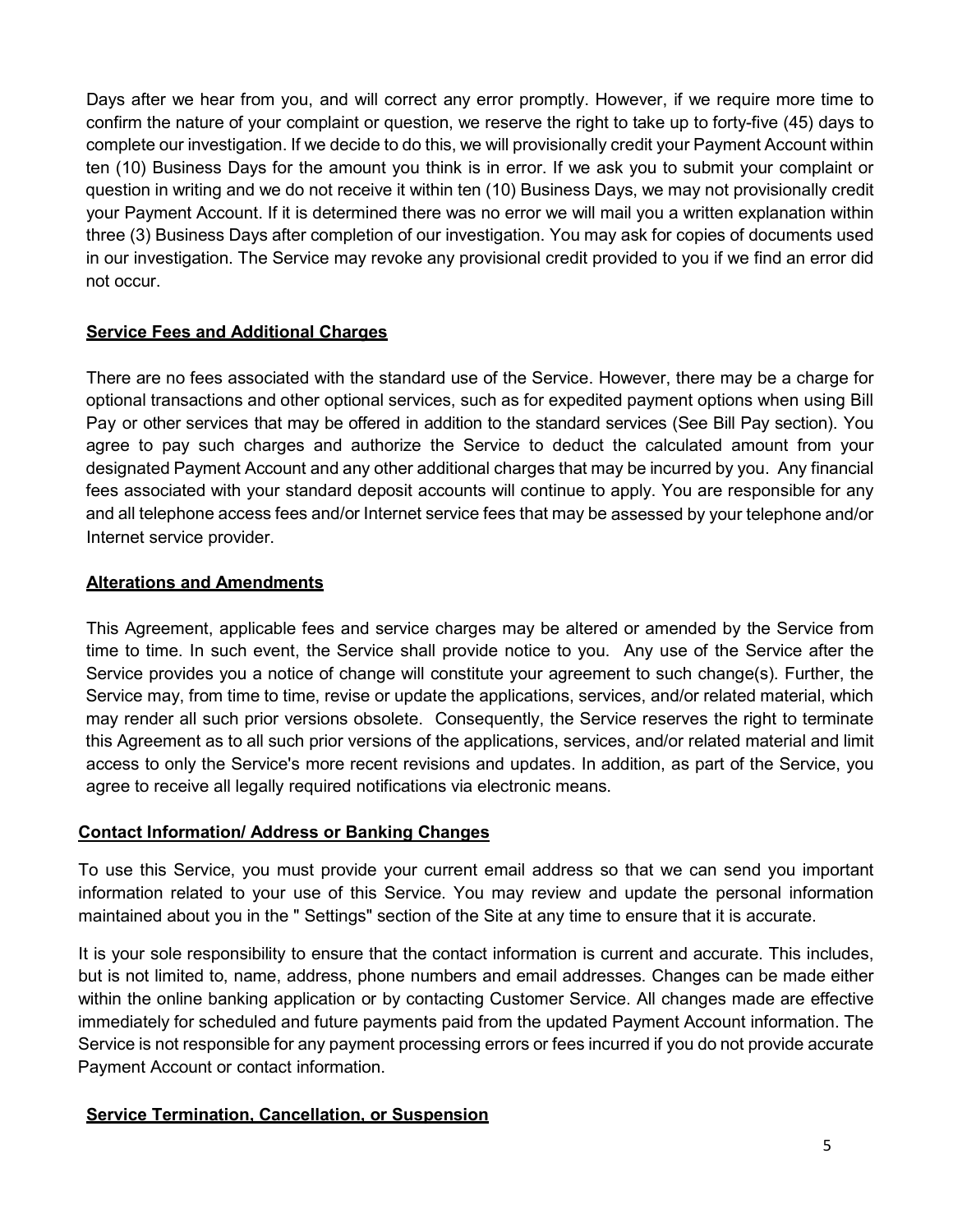In the event you wish to cancel the Service, you may contact customer service by:

- Sending a letter to Citizens Bank Mobile Banking Department, 215 E Main St., Anamosa, IA 52205;
- Emailing us at [info@citizensbankia.com;](mailto:info@citizensbankia.com) or
- Contacting us at the following toll free phone number during normal banking hours: (866)413-8155.

Any payment(s) the Service has already processed before the requested cancellation date will be completed by the Service. All Scheduled Payments including recurring payments will not be processed once the Service is cancelled. The Service may terminate or suspend Service to you at any time. Neither termination nor suspension shall affect your liability or obligations under this Agreement.

# **Disputes**

In the event of a dispute regarding the Service, you and the Service agree to resolve the dispute by looking to this Agreement. You agree that this Agreement is the complete and exclusive statement of the agreement between you and the Service which supersedes any proposal or prior agreement, oral or written, and any other communications between you and the Service relating to the subject matter of this Agreement. If there is a conflict between what an employee of the Service or Bank says and the terms of this Agreement, the terms of this Agreement will prevail.

## **Assignment**

You may not assign this Agreement to any other party. The Service may assign this Agreement to any future, directly or indirectly, affiliated company. The Service may also assign or delegate certain of its rights and responsibilities under this Agreement to independent contractors or other third parties.

## **No Waiver**

The Service shall not be deemed to have waived any of its rights or remedies hereunder unless such waiver is in writing and signed by the Service. No delay or omission on the part of the Service in exercising any rights or remedies shall operate as a waiver of such rights or remedies or any other rights or remedies. A waiver on any one occasion shall not be construed as a bar or waiver of any rights or remedies on future occasions.

## **Captions**

The captions of sections hereof are for convenience only and shall not control or affect the meaning or construction of any of the provisions of this Agreement.

## **Governing Law**

This Agreement shall be governed by and construed in accordance with the laws of the State of Iowa,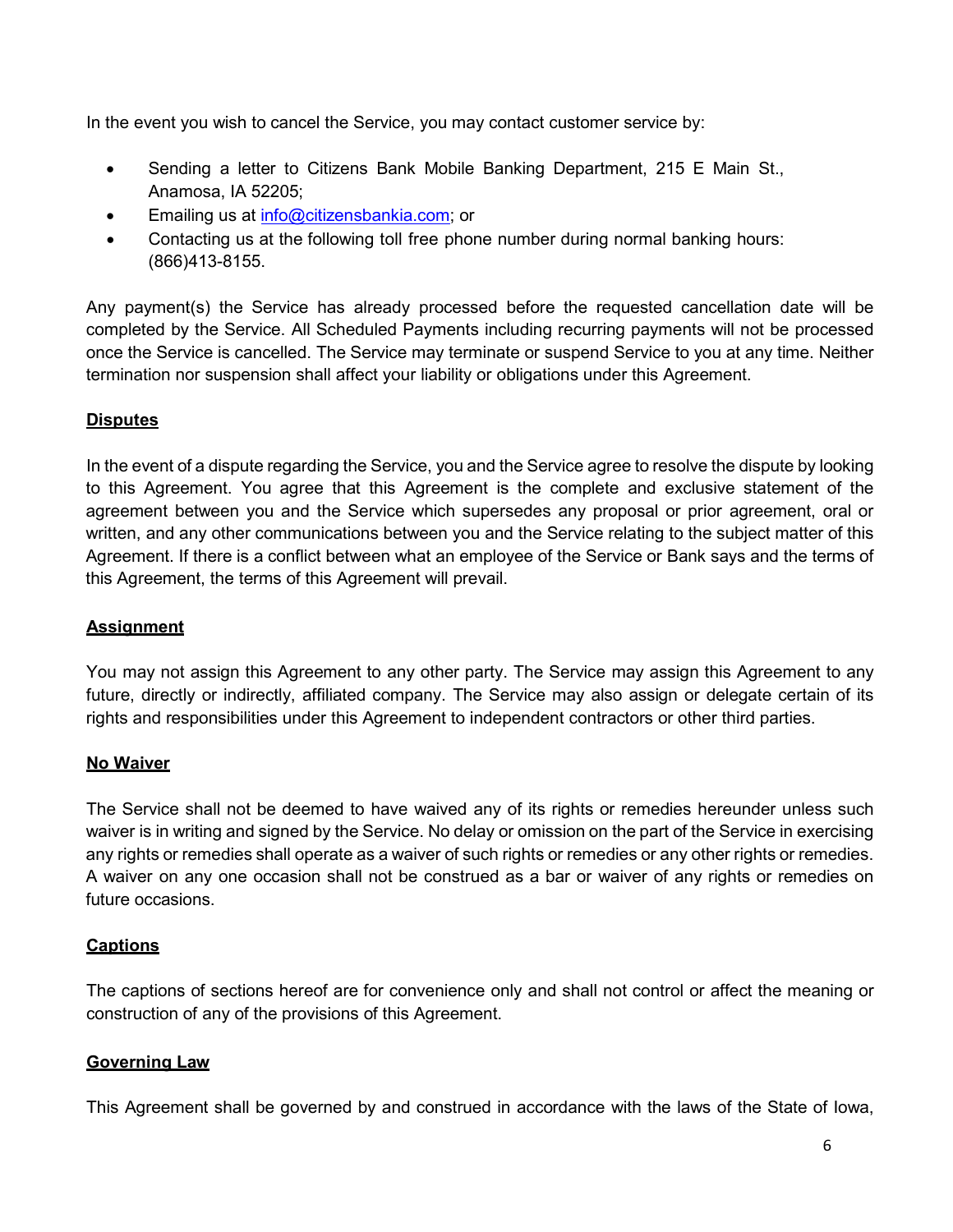without regard to its conflicts of laws and provisions. To the extent that the terms of this Agreement conflict with applicable state or federal law, such state or federal law shall replace such conflicting terms only to the extent required by law. Unless expressly stated otherwise, all other terms of this Agreement shall remain in full force and effect.

### **Exclusions of Warranties**

THE SERVICE AND RELATED DOCUMENTATION ARE PROVIDED "AS IS" WITHOUT WARRANTY OF ANY KIND, EITHER EXPRESSED OR IMPLIED, INCLUDING, BUT NOT LIMITED TO, THE IMPLIED WARRANTIES OF MERCHANTABILITY AND FITNESS FOR A PARTICULAR PURPOSE.

#### **LIMITATION OF LIABILITY**

Bank is not responsible for your communications or instructions unless and until Bank actually receives them in a readable form. YOU AGREE THAT BANK WILL NOT BE LIABLE FOR ANY INDIRECT, INCIDENTAL, SPECIAL, CONSEQUENTIAL OR EXEMPLARY DAMAGES, INCLUDING, BUT NOT LIMITED TO DAMAGES FOR LOSS OF PROFITS, GOODWILL, USE, DATA OR OTHER LOSSES ARISING OUT OF OR RELATED TO THE SERVICE OR THIS AGREEMENT, REGARDLESS OF THE FORM OF ACTION OR CLAIM (WHETHER CONTRACT, TORT, STRICT LIABILITY OR OTHERWISE) AND REGARDLESS OF WHETHER BANK HAS BEEN INFORMED OF THE POSSIBILITY THEREOF. Bank is not responsible for any failure or delay in performance caused by an event beyond its reasonable control, such as but not limited to, an Act of God, flood, fire, electrical, equipment or communications failure, or third-party act or omission. Bank is not responsible for the actions, failures or insolvency of other banks or for the loss, destruction or interception of items or information in transit. Any claim, action or proceeding arising out of this Agreement or the Service (including claims related to any error that you have previously given Bank notice of) must be commenced within one year from the first occurrence of the event giving rise to the claim, action or proceeding.

#### **Indemnification**

You agree to indemnify, defend and hold Bank harmless from and against any and all liabilities, claims, demands, losses, costs, damages and expenses (including reasonable attorneys' fees) arising out of or related to: (a) any third-party claim made against Bank that arises out of or relates to any check, item, image or other incoming work Bank receives from you; (b) any other third-party claim based on Bank's provision of the Service to you, including any claim arising out of responsibility that Bank has to others for handling or being associated with any check, item, image or other transaction on your behalf; (c) your acts or omissions or breach of this Agreement; or (d) Bank acting on your requests, communications, instructions or Authentication Method. You are not required to indemnify Bank for its own willful misconduct.

## **Qualification Requirements**

The Service may have qualification requirements, and Bank reserves the right to change those requirements at any time without prior notice. Bank reserves the right to suspend or discontinue your use of the Service at any time without prior notice to you. Bank also reserves the right, in its sole discretion, to modify or remove access to specific parts of the Service. Your continued use of the Service will indicate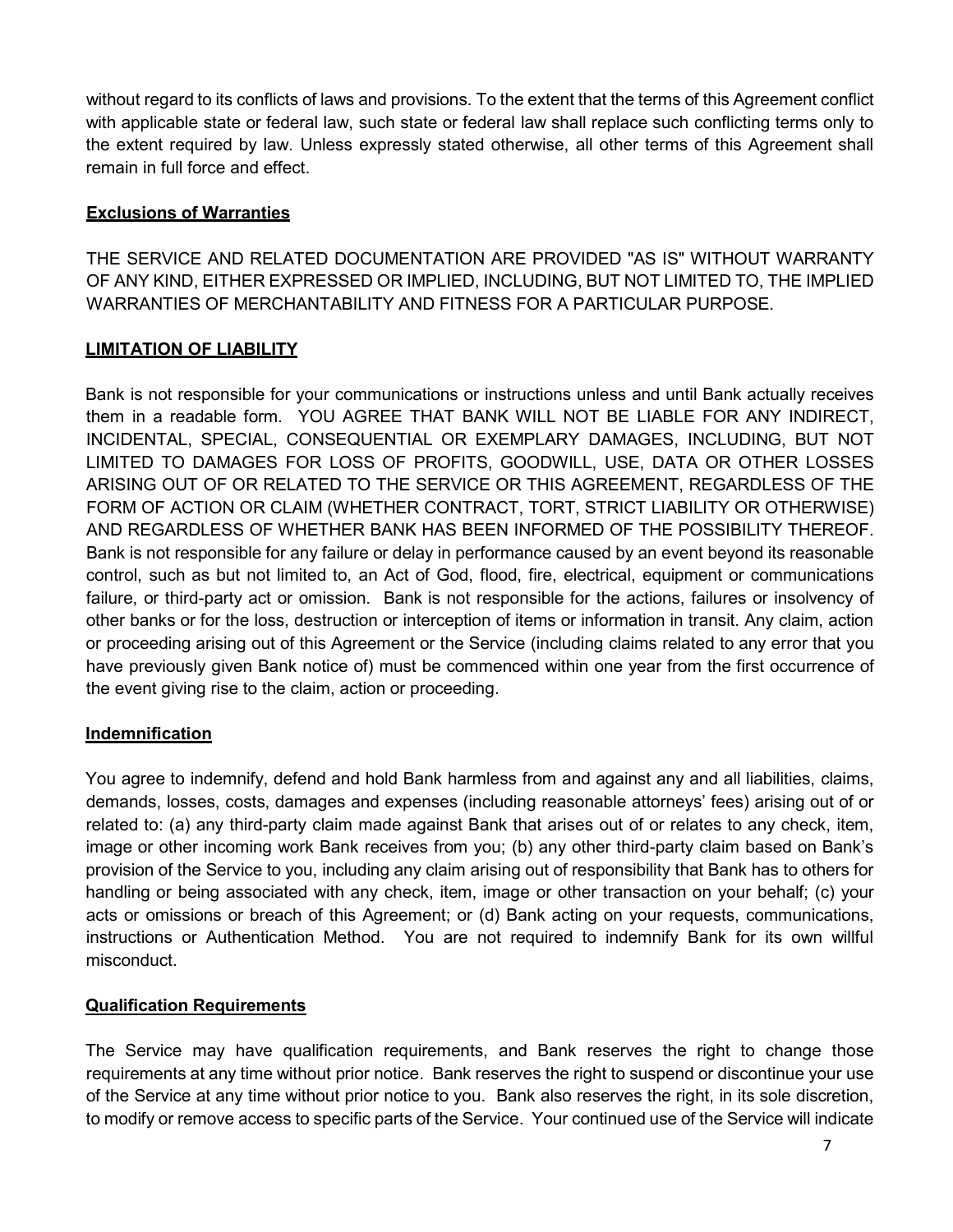your acceptance of any such changes. This Agreement is subject to change by Bank from time to time. If you disagree with a change you may discontinue using the Service. Your continued use of the Service will indicate your acceptance of the revised Agreement.

## **Complete Agreement**

This Agreement constitutes the entire agreement between the parties with respect to its subject matter and supersedes all prior communications and agreements between the parties with respect to that subject matter, except that the terms of conditions governing your deposit account with Bank shall continue to apply. To the extent that these terms conflict with any separate deposit account terms, these terms control.

Use of Google Maps: You agree to abide by the Google terms and conditions of use found at [http://maps.google.com/help/terms\\_maps.html](http://maps.google.com/help/terms_maps.html) and the Google Legal Notices found at https://www.google.com/help/legalnotices\_maps/, or other URLs as may be updated by Google.

The following standard services are available through Bank's online banking applications:

# **BALANCE INQUIRIES**

You may use online banking to check the current balance, view account transaction history and other account information on all you deposit accounts, loan accounts and certificate of deposit accounts. Balance inquiries can be completed by selecting the ACCOUNTS tab.

# **FUNDS TRANSFERS**

You may use online banking to perform funds transfers from your Citizens Bank checking or savings accounts to your other Citizens Bank checking, savings or loan accounts. These may be one-time immediate transfers or scheduled recurring transfers. Funds transfers can be completed by selecting the TRANSFERS tab. Following is information specific to transfers.

- 1. One-time immediate transfers from a deposit account to another deposit account are immediately reflected in the account's available balance.
- 2. Transfers to any deposit account after 6:00pm on Monday through Friday, or made on a Saturday, Sunday or bank holiday, will appear with our next business day's date in the deposit account transaction history.
- 3. Transfer limitations may apply. If your account has restrictions related to the number of withdrawals allowed during a statement cycle, those restrictions will be enforced and fees may apply as per your Depository Agreement.
- 4. Scheduled Transfers for a weekend or a non-bank business day will be processed on the following bank business day. All other Scheduled Transfers will be processed from the funding account at the beginning of the business day requested.
- 5. Funds transferred as a payment to a loan account before 6:00 p.m. Central Time (CT) will be credited with the date the payment is submitted. Transfer payments submitted after 6:00 p.m. CT will be credited with the next business day's date.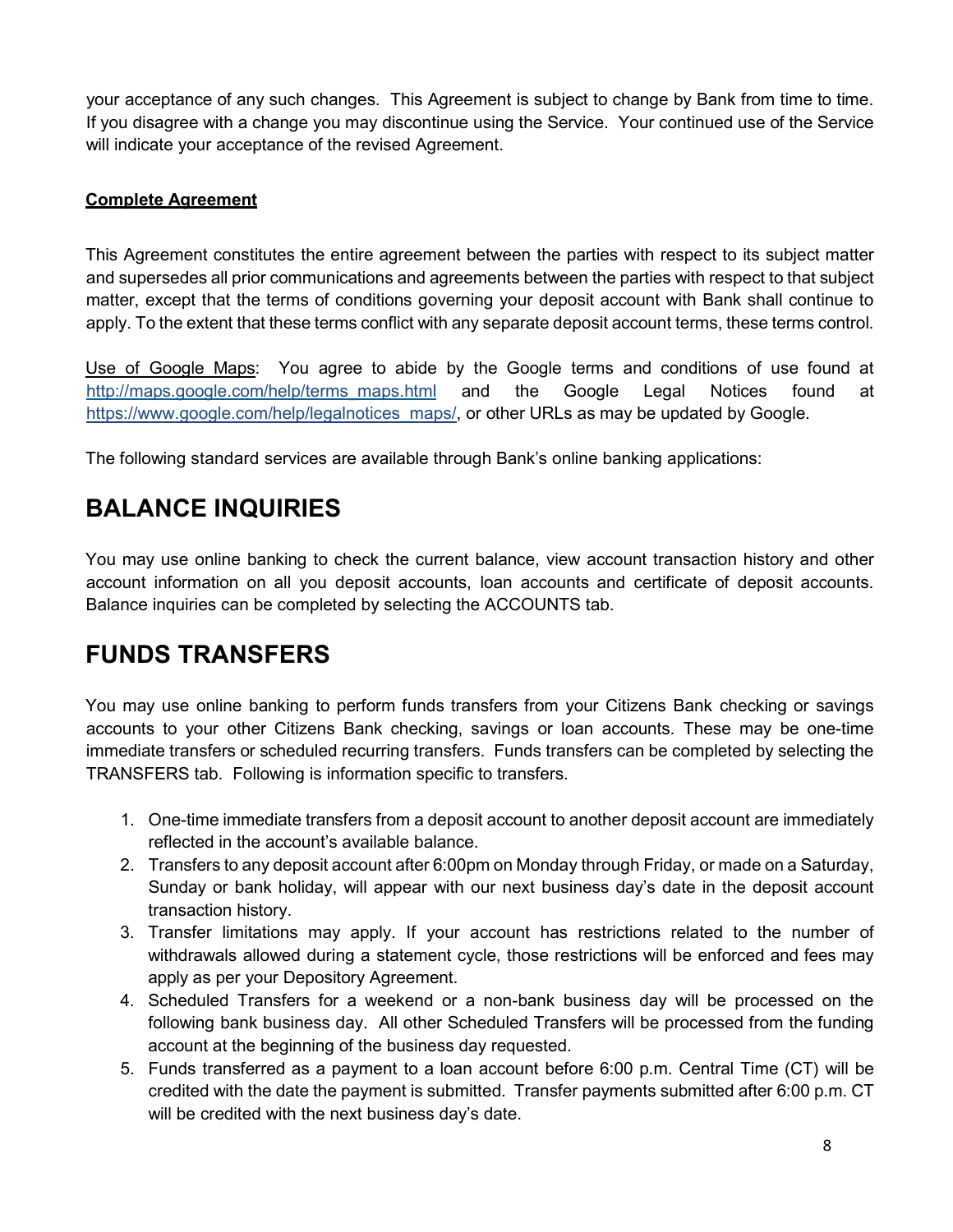- 6. When initiating a transfer, you are authorizing Bank to withdraw, debit, or charge the necessary funds from your designated account in order to complete your designated transfer.
- 7. You agree that you will instruct us to make a transfer withdrawal only when a sufficient balance is or will be available in your account at the time of the transfer.
- 8. You cannot cancel a 1-time immediate transfer after it has been submitted in online banking. Active transfers may be canceled prior to 6:00 pm CT on the bank business day that the transfer is scheduled to occur.

 $\overline{a}$ 

# **MANAGE CARDS**

Manage Cards allows you to turn your debit card(s) off in the event of loss or fraud. Likewise, if your card is found and you feel it has not been compromised, you may turn the card back on. If you find your card, but feel your card information could have been compromised and could be used without your consent, do not turn the card back on, but call the Bank immediately and request a new card.

# **BILL PAY**

Bill Pay service is designed to allow you to pay a bill by taking a picture of your bill with your camera enabled phone or electronic device. You can also pay a bill by simply clicking on an existing payee or selecting ADD A PAYEE on the initial Bill Pay screen.

**'Agreement'** means these terms and conditions of the Service.

**'Biller'** is the person or entity to which you wish a bill payment to be directed or is the person or entity from which you receive electronic bills, as the case may be.

**'Payment Instruction'** is the information provided by you to the Service for a bill payment to be made to the Biller (such as, but not limited to, Bill Image, Biller name, Biller account number, amount and Scheduled Payment Date).

**'Payment Account'** is the checking account from which bill payments will be debited. You must be a legal owner of any Payment Account registered for the Service.

**'Business Day'** is every Monday through Friday, excluding Federal Reserve holidays.

**"Scheduled Process date**" is the date you enter for the payment to begin processing. If your payment is sent electronically the payment amount will be debited from, or charged to, the account that you designate on the scheduled process date. If the scheduled process date is a weekend or non-bank business day, then the process date will be the prior bank business day.

**'Scheduled Delivery Date'** is the day you want your Biller to receive your bill payment, unless the Scheduled Delivery Date falls on a non-Business Day in which case it will be considered to be the previous Business Day.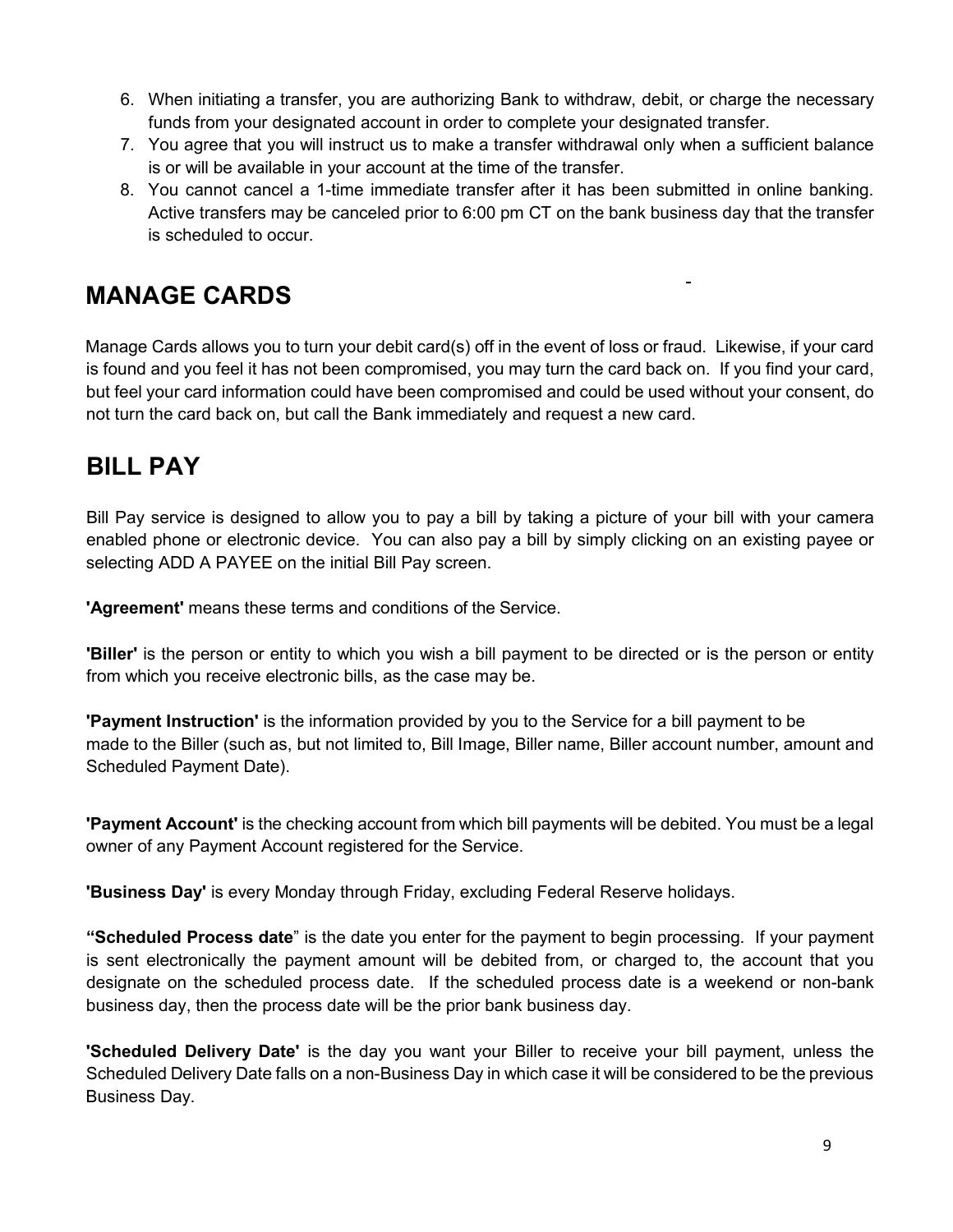**'Due Date'** is the date reflected on your Biller statement for which the payment is due; it is not the late date or grace period.

**'Scheduled Payment'** is a payment that has been scheduled through the Service but has not begun processing.

**'Laser Draft Payment/electronic to check payment'**, is a payment method similar to a check written by you on your Payment Account, however the check is computer generated once the payment is authorized by you and will not contain a signature. Billers should receive Laser Draft Payments no later than the Scheduled Payment Date. If your payment is sent by Laser Draft the payment amount will be debited from, or charged to, the account that you designate on the date that the check is deposited/charged to your account.

## **Payment Scheduling**

The earliest possible Scheduled Delivery Date for each Biller (typically four 4 or fewer Business Days from the current date) will be designated within the application when you are scheduling the payment. Therefore, the application will not permit you to select a Scheduled Delivery Date less than the earliest possible Scheduled Delivery Date designated for each Biller. When scheduling payments you must select a Scheduled Delivery Date that is no later than the actual Due Date reflected on your Biller statement unless the Due Date falls on a non-Business Day. If the actual Due Date falls on a non-Business Day, you must select a Scheduled Delivery Date that is at least one (1) Business Day before the actual Due Date. Scheduled Delivery Dates must be prior to any late date or grace period. Please be mindful of any expedited payment options (overnight mail) and any additional fees (\$32.95) associated with these options before confirming your requests with the Service.

## **Service Guarantee**

Due to circumstances beyond the control of the Service, particularly delays in handling and posting payments by Billers or financial institutions, some transactions may take longer to be credited to your account. The Service will bear responsibility for any late payment related charges should a payment post after its Due Date as long as the payment was scheduled in accordance with the guidelines described under "Payment Scheduling" in this Agreement.

#### **Payment Authorization and Payment Remittance**

By providing the Service with images containing names and account information of Billers to whom you wish to direct payments, you authorize the Service to follow the Payment Instructions that it receives through the payment system. In order to process payments more efficiently and effectively, the Service may edit or alter payment data or data formats in accordance with Biller directives.

When the Service receives a Payment Instruction, you authorize the Service to debit your Payment Account and remit funds on your behalf so that the funds arrive as close as reasonably possible to the Scheduled Delivery Date designated by you. You also authorize the Service to credit your Payment Account for payments returned to the Service by the United States Postal Service or Biller, or payments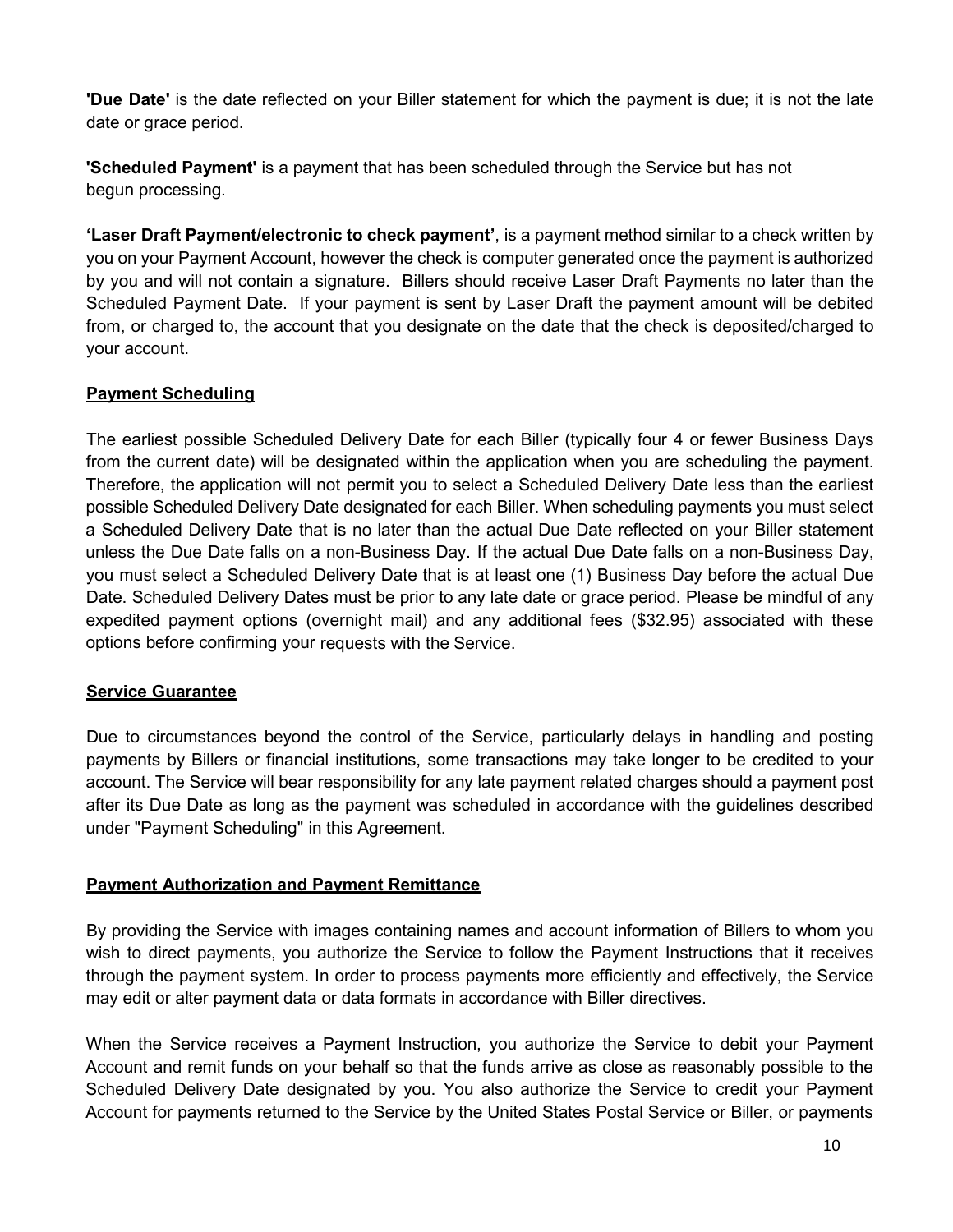remitted to you on behalf of another authorized user of the Service.

The Service will use its best efforts to make all your payments properly. However, the Service shall incur no liability and any Service Guarantee shall be void if the Service is unable to complete any payments initiated by you because of the existence of either of the following circumstances:

- The payment processing center is not working properly and you know or have been advised by the Service about the malfunction before you execute the transaction;
- You have not provided the Service with the correct Payment Account information, or the correct name, address, phone number, or account information for the Biller; and/or
- Circumstances beyond control of the Service (such as, but not limited to, fire, flood, or interference from an outside force) prevent the proper execution of the transaction and the Service has taken reasonable precautions to avoid those circumstances.

Provided none of the foregoing exceptions are applicable and if the Service causes an incorrect amount of funds to be removed from your Payment Account or causes funds from your Payment Account to be directed to a Biller which does not comply with your Payment Instructions, the Service shall be responsible for returning the improperly transferred funds to your Payment Account and for directing to the proper Biller any previously misdirected transactions along with any late payment related charges.

# **Payment Methods/Limits**

The Service reserves the right to select the method in which to remit funds on your behalf to your Biller. These payment methods may include, but may not be limited to, an electronic payment (ACH- \$6,000.00 daily payment limit), an electronic to check payment, or a laser draft check payment (\$8,000.00 daily payment limit). Funds remitted to the Biller by laser draft check payment are deducted from your Payment Account when the laser draft check is presented to the Bank for payment. As a result, neither the Bank nor its Service Provider can control when your payment Account will be debited for a laser draft check payment.

# **Failed/Returned/Insufficient Fund Transactions**

In using the Service, you are requesting the Bank to make payments for you from your Payment Account. If at the time the payment attempts to post to your account and there are insufficient funds in your Payment Account to cover the transaction, your Payment Account may be taken negative in order to complete the transaction. In such case you agree that:

- You will reimburse the Bank immediately upon demand the transaction amount; and
- You will reimburse the Bank for any fees imposed as a result of the payment request as disclosed in your account opening disclosures.

# **Payment Cancellation Requests**

You may cancel or edit any Scheduled Payment (including recurring payments) by following the directions within the application. There is no charge for canceling or editing a Scheduled Payment. Once the Service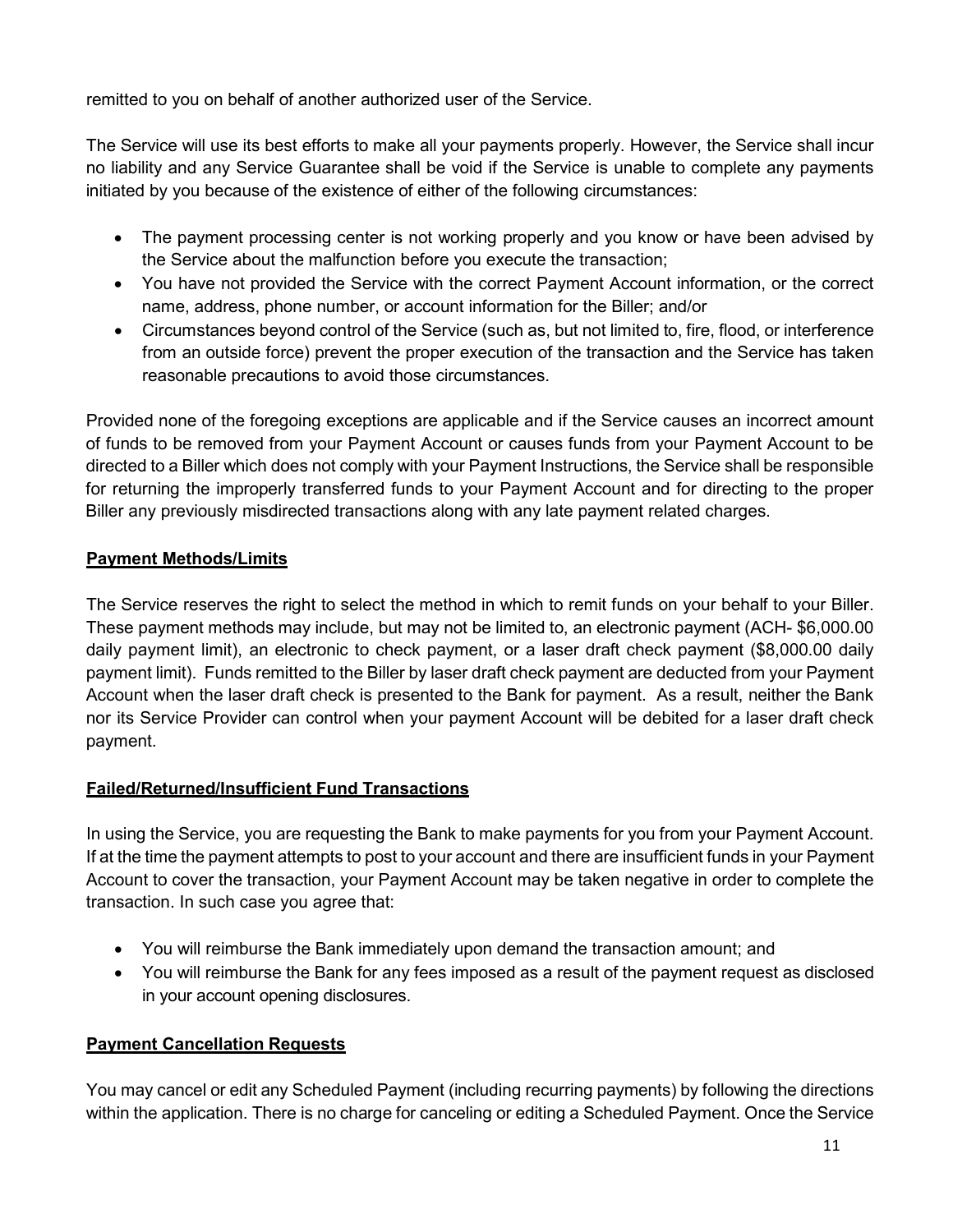has begun processing a payment, it cannot be cancelled or edited; therefore, a stop payment request must be submitted.

#### **Stop Payment Requests**

**Right to stop payment and procedure for doing so**- If you have told us in advance to make regular payments out of your account, you can stop any of these payments. Here is how: Call or write us at the telephone number or address listed in this disclosure in time for us to receive your request three business days or more before the payment is scheduled to be made. If you call, we may also require you to put your request in writing and get it to us within 14 days after you call.

**Liability for failure to stop payment of preauthorized transfer** – If you order us to stop one of these payments three business days or more before the transfer is scheduled, and we do not do so, we will be liable for your losses or damages. However, there are some exceptions as stated in the account opening agreement.

The Service's ability to process a stop payment request will depend on the payment method and whether or not the payment has cleared. The Service may not have a reasonable opportunity to act on any stop payment request after a payment has been processed. If you desire to stop any payment that has already been processed, you may contact Citizens Bank toll free @ (866) 413-8155. Although the Bank will make every effort to accommodate your request, the Bank will have no liability for failing to do so. The charge for each stop payment request will be the current charge for such service as set out in the applicable deposit account agreement.

#### **Biller Limitation**

The Service reserves the right to refuse to pay any Biller to whom you may direct a payment. The Service will notify you promptly if it decides to refuse to pay a Biller designated by you. This notification is not required if you attempt to make a prohibited payment or an exception payment under this Agreement.

#### **Returned Payments**

In using the Service, you understand that Billers and/or the United States Postal Service may return payments to the Service for various reasons such as, but not limited to, Biller's forwarding address expired; Biller account number is not valid; Biller is unable to locate account; or Biller account is paid in full. The Service will use its best efforts to research and correct the returned payment and return it to your Biller, or void the payment and credit your Payment account.

#### **Prohibited Payments**

Payments to Billers outside of the United States or its territories are prohibited through the Service.

#### **Exception Payments**

Tax payments and court ordered payments may be scheduled through the Service; however, such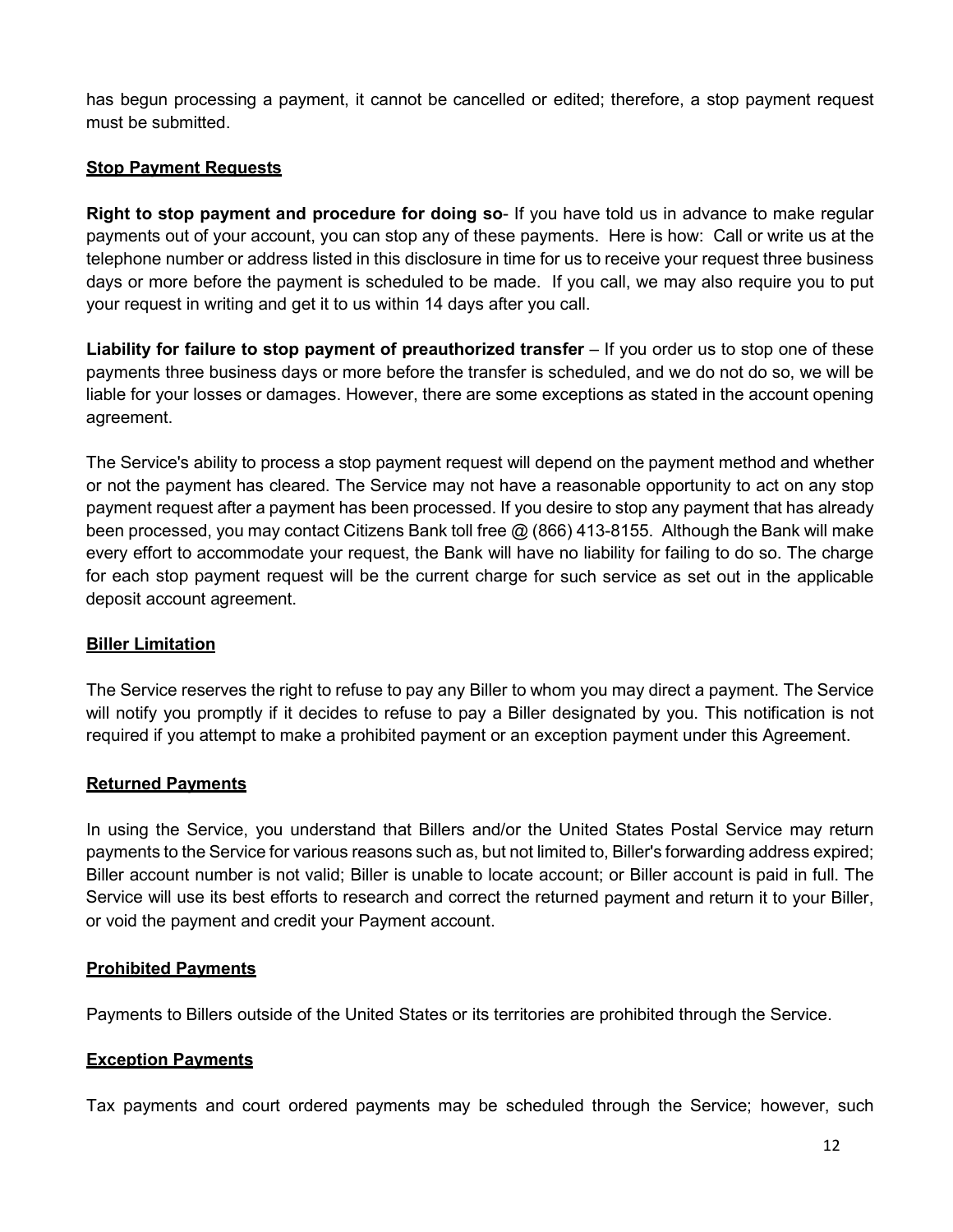payments are discouraged and must be scheduled at your own risk. In no event shall the Service be liable for any claims or damages resulting from your scheduling of these types of payments. The Service Guarantee as it applies to any late payment related charges is void when these types of payments are scheduled and/or processed by the Service. The Service has no obligation to research or resolve any claim resulting from an exception payment. All research and resolution for any misapplied, mis-posted or misdirected payments will be the sole responsibility of you and not of the Service.

# **Fees**

There is no fee to use Bill Pay. However, if you choose to use the expedited payment option (overnight mail) when paying a bill, you agree to pay the additional fee of \$32.95 and authorize the Service to deduct the calculated amount from your designated Payment.

# **PERSON-TO-PERSON (P2P)**

# **BANK P2P Service Agreement and Terms of Use ("Terms of Use")**

These Terms of Use set forth the terms and conditions under which the Service is offered. The Service allows a Sender to transfer funds to a Recipient through electronic means. These Terms of Use affect your rights, you should read them carefully.

Unauthorized use of these systems is strictly prohibited and is subject to prosecution under the Computer Fraud and Abuse Act of 1986 and Title 18, U.S. Code Sec. 1001 and 1030. BANK or its Service Provider may monitor and audit usage of this system. You are hereby notified that the use of this system constitutes consent to such monitoring and auditing.

Any Account accessed through the Service is also subject to the terms and conditions of your Account ("Account Disclosures"). You should review the Account Disclosures carefully, as they may include transaction limitations and fees that might apply to your use of the Service.

## **1. Definitions**

"Account" or "Accounts" refers to any accounts that may be debited or credited with funds under these Terms of Use.

"Recipient" means the person to whom the Sender transfers funds.

"Sender" is the BANK customer that transfers funds to another person through the Service.

"Service" means the P2P service that allows a Sender to send funds to Recipient.

"Service Provider" is the company that arranges for person-to-person payments to customers of any U.S. financial institution.

"Site" is the Service Provider's electronic location accessed by a user through a mobile phone, computer or other access device.

"Transfer" means an electronic movement of funds from an account at BANK to an account of another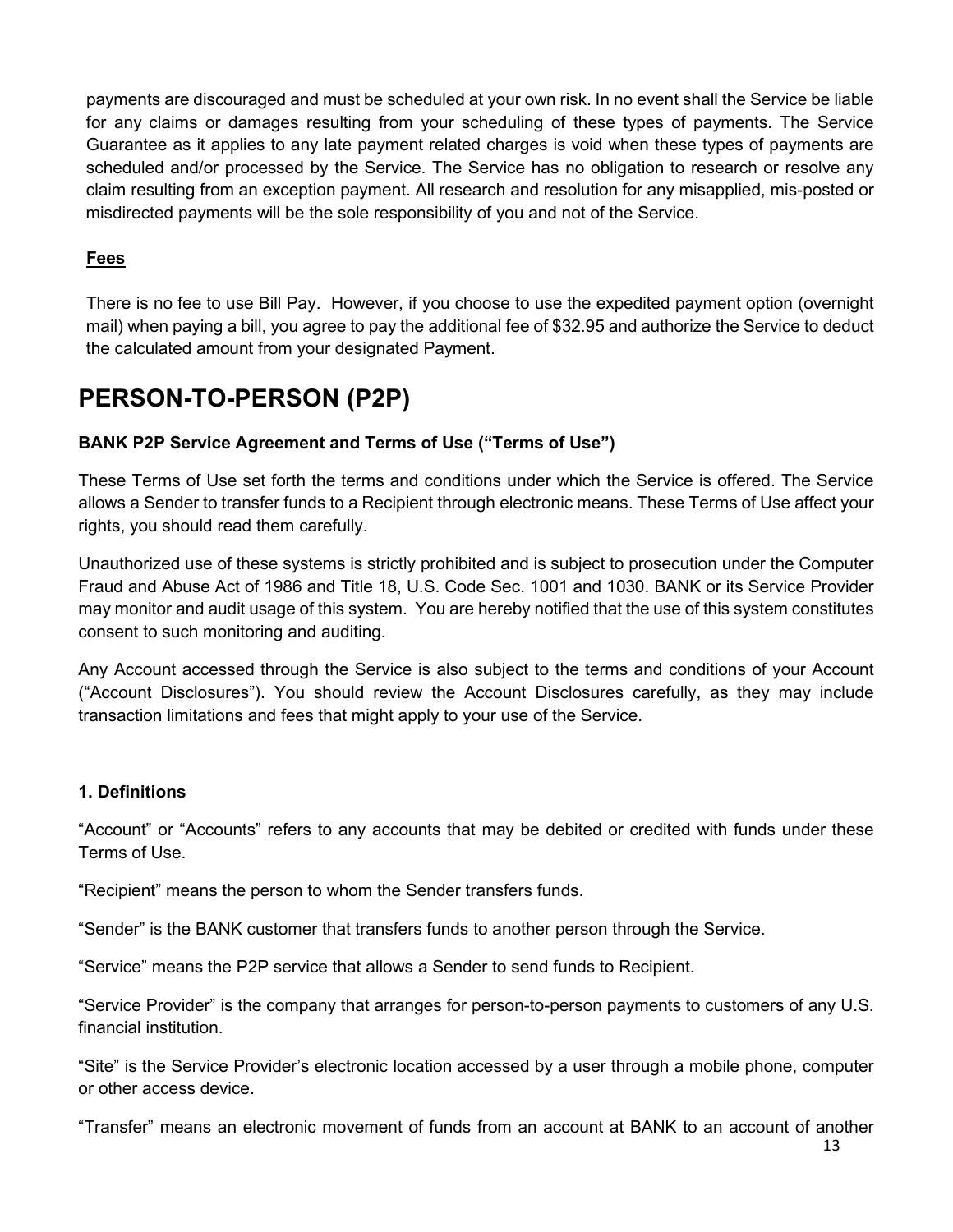party by means of the Service.

"Transfer Instructions" are the information that you provide when using the Service.

"Us," "We," and "Our" means BANK.

"You" and "Your" mean each person who applies or registers to use the Service and each person who uses the Service, including both the Sender and Recipient of a Transfer.

## **2. Description of Service and Consent**

BANK customers may send one-time Transfers to BANK customers or to depositors of another financial institution. Notice is given to the Recipient by the Sender providing the Recipient's email address or mobile phone number. You may originate these Transfers by use of a computer or a mobile smart phone. You may register for the Service which will make future Transfers more convenient for you. To use this Service, you are providing information to our Service Provider from your mobile phone, desktop, laptop, or other computer. Service Provider is a vendor of BANK.

By participating in the Service, you are representing to the BANK that you are the owner or you have the authority to act on behalf of the owner of the mobile phone number or email address you are using to send or receive messages regarding Transfers. In addition, you are consenting to the receipt of emails or automated text messages from the BANK or its agent, regarding the Transfers and represent to the BANK that you have obtained the consent of the Recipients of your intended Transfers.

Funds may be transferred to any account in the United States as long as the Transfer is legal and allowed by the financial institutions involved.

## **3. Eligibility**

Individuals aged 18 years and older with an account at BANK are eligible to use this Service to send funds to a Recipient. Any individual age 18 years and older with an account in the United States that may receive POS or ACH transactions may use this Service to receive funds that are transferred by the Sender. Other restrictions and eligibility requirements apply as described in this Agreement or other disclosures. BANK does not knowingly collect any personal information from or about individuals under 18 years of age. Please do not submit such information to the BANK, and as a parent or legal guardian, please do not allow your children to submit personal information without your permission. By using the Site or the Service, you represent that you meet these requirements.

## **4. Transfers**

You may make one-time Transfers by using BANK'S mobile app. The Sender provides the Recipient's email address or mobile phone number, and the Service uses this information to notify the Recipient. A Recipient must accept the Transfer within 10 days, or the Transfer will be cancelled and reversed. During this period, funds will be removed from the Sender's Account for the amount of the Transfer and the fee.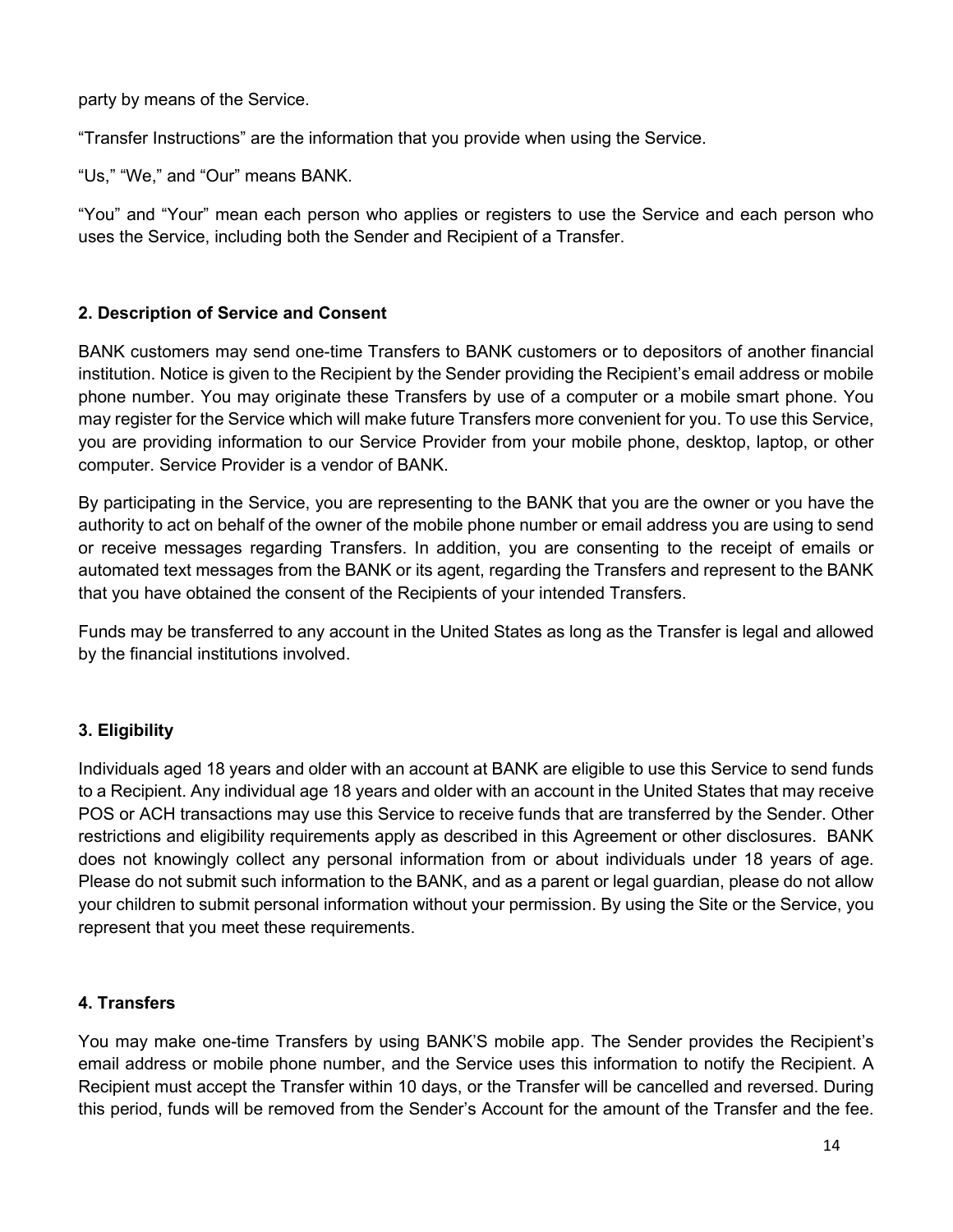Once the Recipient has successfully accepted the Transfer, funds will be sent to the Recipient's financial institutions for deposit to the Recipient's account. If the Sender and Recipient are both BANK customers enrolled in the Service, Transfers will be immediately debited from the Sender's Account and reflected in the Recipient's Account. If the Sender and Recipient are both enrolled in the Service but are customers of different financial institutions, Transfers will be debited from the Sender's Account same business day and will be delivered to the Recipient's financial institution once claimed. BANK is not responsible for any failure of another financial institution to timely credit its customer's account.

You acknowledge and agree that Transfers will be completed using only the email address or mobile phone number you enter even if it identifies a person different from your intended Recipient. The name you enter will help you identify your intended Recipient in the drop-down menu and your transaction history but will not be used to process payments. You must accurately enter the Recipient's email address or mobile phone number since your obligation to pay for the Transfer will not be excused by an error in the information you enter. Entering a Secret Word will help prevent funds getting to an unintended party if a mistake has been made when entering the recipient's e-mail or mobile number.

Transfer Instructions relating to external accounts and the transmission and issuance of data related to such Transfer Instructions shall be received pursuant to the terms of this Agreement, and the rules of the National Automated Clearing House Association ("NACHA") and the applicable automated clearing house, as well as any EFT Network, or networks, utilized to automate the transfer of funds and governed by Regulation E, (collectively, the "Rules"). The parties agree to be bound by such Rules as in effect from time to time. In accordance with such Rules, any credit to an Account shall be provisional until the BANK or the third-party institution, which holds the account, has finally settled such credit.

It is the responsibility of the Sender and Recipient of funds to provide accurate information. You agree that you as Sender are authorized to withdraw or as Recipient are authorized to deposit funds into the Accounts whose numbers you provide or into the Accounts associated with the card number you are providing. You authorize the BANK, directly or through third parties, to make any inquires considered necessary to validate your identity. This may include asking you for further information, requiring you to take steps to confirm ownership of your email address or financial instruments, ordering a credit report and verifying your information against third party databases or through other sources.

You authorize the BANK to debit your account to complete the Transfer you request. If you are receiving funds, you authorize the crediting of your account using card networks or NACHA.

## **5. Sender Acknowledgment**

By using this Service, you, as the Sender, authorize the sending of an email or text message instructing the Recipient how to receive the funds that you are sending. You are further authorizing any Recipient of this message to act on the instructions to receive the funds you are sending. You acknowledge that any party receiving the email message at the email address you provide or text message at the mobile phone number you provide may obtain the funds you are sending.

You acknowledge and agree that we are not responsible for determining the identity of the party who receives the email or text message and acts upon the email or text message you provide. Your funds may not reach the intended Recipient because of errors made by the Sender or Recipient and you could lose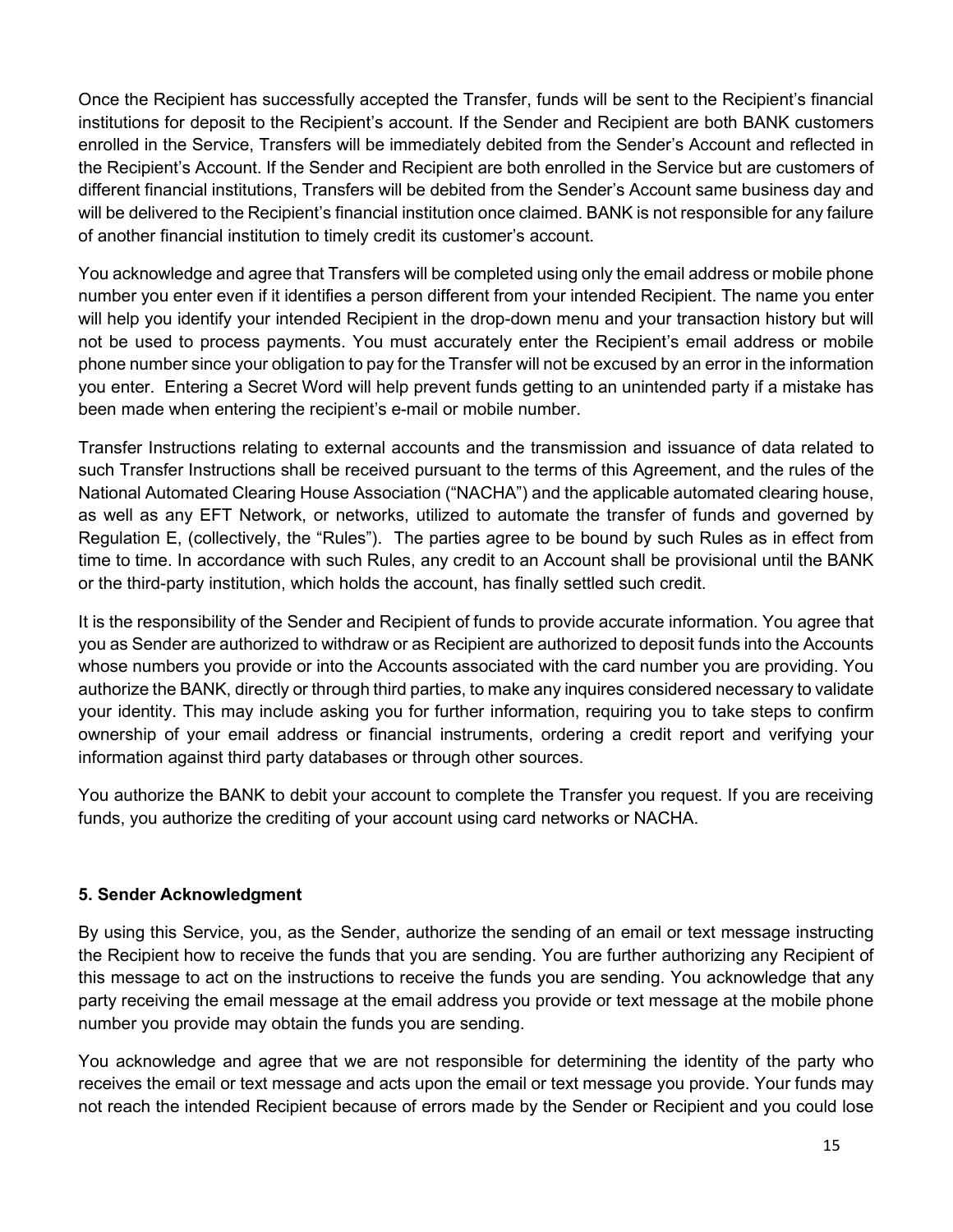all the funds. The funds that are credited to the account cannot be recalled by us. If you suspect that you have entered information incorrectly, go into P2P activity on the app and select that transfer and then select delete. If the transfer has already been accepted by the receiver, call the BANK immediately and we will attempt to assist you in recovery of your funds. We have no obligation to cancel the Transfer or to reimburse funds that were transferred according to the Sender's instructions. Furthermore, we may reject any Transfer request and may terminate your use of this Service for any reason including attempting insufficient funded Transfers.

## **6. Recipient Acknowledgment**

By using this Service, you as the Recipient are confirming that you are the person to whom the Sender intends to transfer funds. As the Recipient, you will be asked to provide debit card or your bank account information that will be used to transfer funds to your Account. If you choose not to provide your debit card information or your institution does not participate, you will be asked to provide account information including account number and routing information for your financial institution. In this case the funds will be transferred through the Automated Clearing House.

It is important that you enter accurate information. You agree that BANK, the receiving financial institution and our Service Provider may rely solely on the instructions you provide. If you enter inaccurate cardholder or account number information the funds may be deposited into another person's account. You acknowledge that the financial institution may make the deposit based on the account number or card number you provide even if those numbers do not correlate to the name that you provide. Retrieval of these funds will be the Recipient's responsibility to work with the financial institution to which the funds were sent. You may lose all the funds that were transferred. The funds that are credited to the account cannot be recalled by us.

If you suspect that you have entered information incorrectly or that you have received funds in error, call us immediately and we may attempt to cancel the transaction. We have no obligation to cancel the Transfer or to reimburse funds that were transferred according to the Recipient's instructions.

By using this Service, you agree that you are the intended recipient of the email or text message and that you are the intended recipient of the funds. If you are not the person to whom the funds are intended then you agree to take no further action. You understand that it is a federal felony to use another person's identification with the intent to commit unlawful activity. You represent that the information you are providing is your true and correct information. If any information you provide is fraudulent, BANK reserves the right to recover all costs or losses from you, regardless of whether such costs or losses are incurred directly or indirectly.

## **7. Fees and Limitations on Transfers**

You may transfer up to \$500 per transaction with a maximum of \$500 per business day. The BANK may establish limits on the number of Transfers and on the total dollar amount of Transfers that can be attempted or completed in one day. You may send multiple Transfers each day. We may modify the amount and frequency of Transfers at any time for security reasons or due to account activity.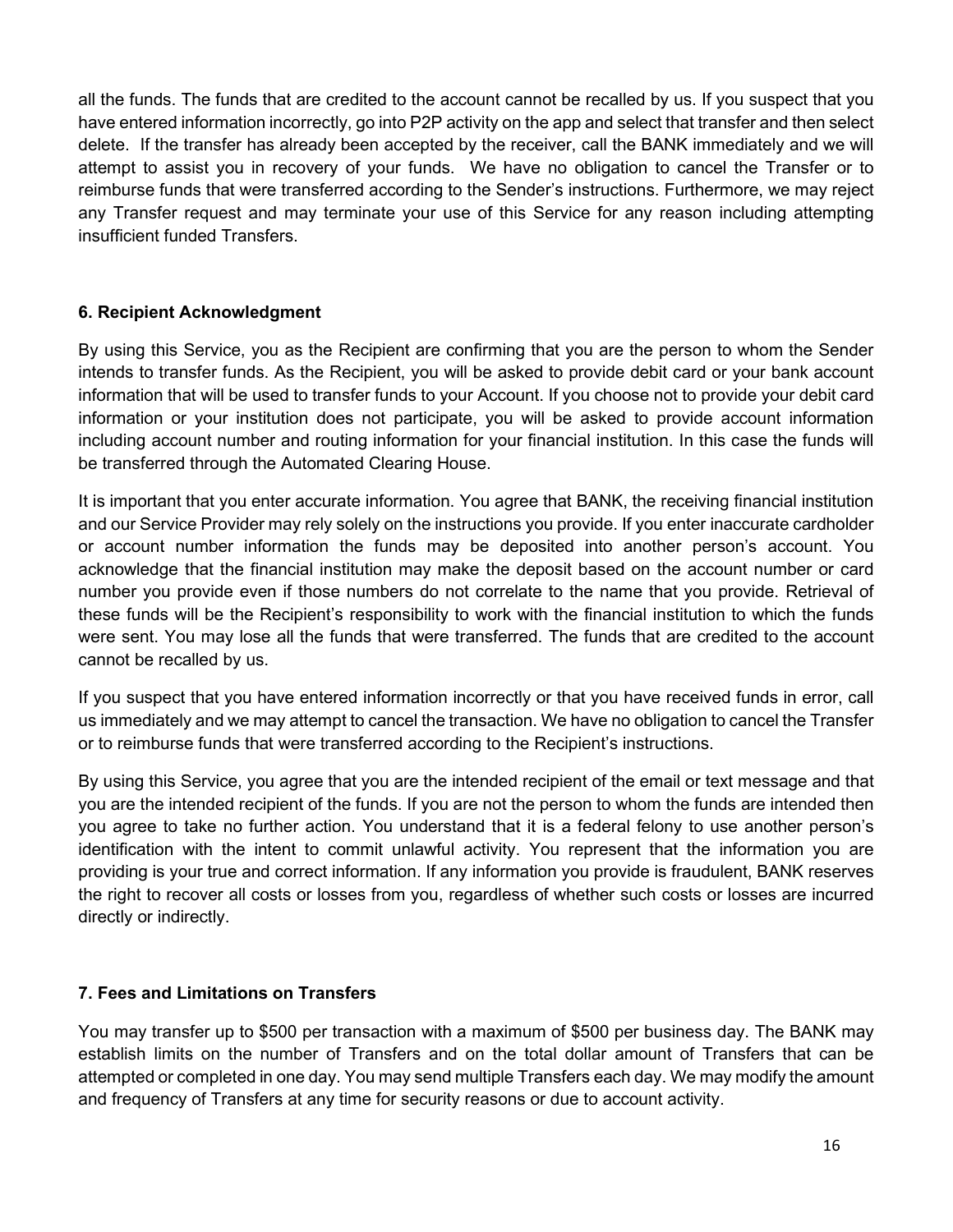Funds may be transferred from the account that is authorized to transfer funds. Such transfers may overdraft your account and may result in a transfer from another account to cover the overdraft. In any of these situations, a transfer fee will be charged, as applicable. You may be denied service for insufficient funds in your account. You will be responsible for any other transaction fees that apply to your Account.

Please note that your mobile carrier may charge you for text messaging. Please check your mobile service agreement for details on applicable fees. The receiving institution may have limits on the number and type of Transfers allowed. Your financial institution may also charge a transaction fee.

# **8. Timing of Transfers**

Transfers to remove the funds from the Sender's Account may take place immediately. However, the timing of funds received will depend on when the Recipient responds to the email and when their financial institution posts the Transfer. The posting of the Transfer is dependent on the business days of that institution.

# **9. Issues Affecting the Posting of Transfers**

You authorize us to debit your account to complete the Transfer you request. If you are receiving funds, you authorize the BANK to credit your Account using card networks/switches or NACHA.

Other events may affect the timing or success of a Transfer reaching the intended Recipient. Such events may include, but are not limited to, errors made by the Sender or Recipient in entering information, inaccurate account or card number information, delays in posting by the receiving institution, acts of God, and network and NACHA interruptions. If we believe the Transfer may be illegal, we may decline or reverse the Transfer. The receiving institution may choose not to post the Transfer or to delay posting the Transfer. Neither the BANK nor the Service Provider is responsible for any delays in the Transfer of funds or the posting of funds to the Recipient's Account. You may have certain rights and responsibilities regarding the failure to timely post transactions and you are encouraged to pursue dispute resolution with the receiving financial institution.

Financial institutions have rules and regulations that govern their accounts. Some of these regulations may not allow a POS or ACH transfer of funds. You are responsible for ensuring that these types of Transfers are allowed for the Account that you specify. For example, an IRA may not allow electronic transfers directly into the Account. We are not responsible for any action or lack of action taken by the financial institution that delays, inhibits, or prevents the posting of the Transfer to the Account.

## **10. Cookies, Browser Information and Related Issues**

When you visit the Site, the Service Provider may receive certain standard information that your browser sends to every website you visit, such as the originating IP address, browser type and language, access times and referring website addresses, and other information. This data may be used, among other uses, to improve the operation of the Site and to improve the security of the Site and Service by assisting in "authenticating" who you are when you access the Site or Service, particularly if you register for the Service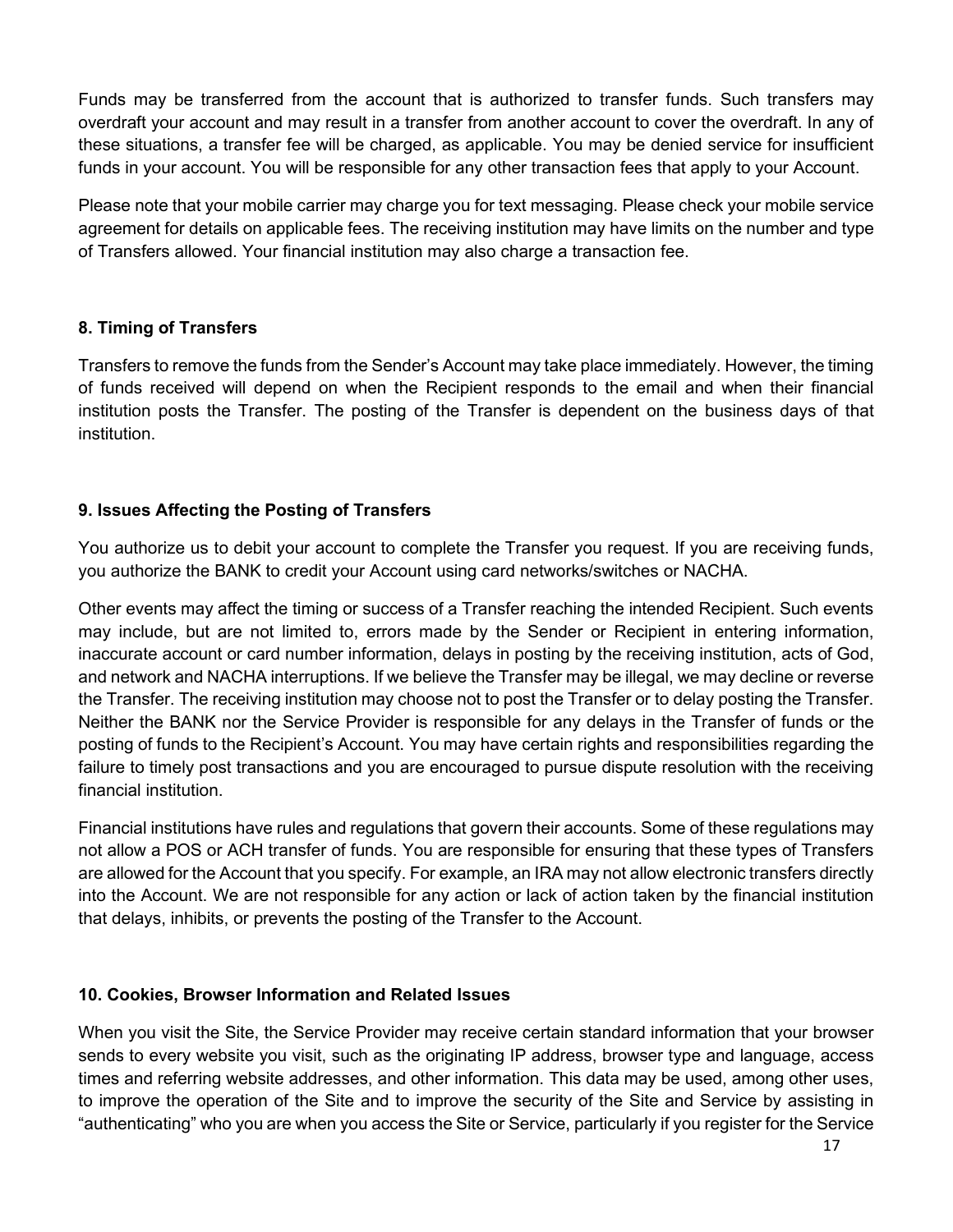and are issued or create a username and password.

The Service Provider may also receive additional information about your visit to the Site, including the pages you view, the links you click and other actions you take in connection with the Site and the Service. This data may be used, among other uses, to improve the operation of the Site and the Service.

Like most websites, the Site also uses "cookies," which are small data files placed on your computer or other device by the web server when you visit the Site. Most such cookies are "session" cookies that are only used for a specific period during which you are on the Site, but a few are "persistent" cookies that stay on Your hard drive and are read by the web server when you return to the Site (unless you erase them). The Site uses cookies to store your preferences and other information on your computer in order to save you time by eliminating the need to repeatedly enter the same information and to display your personalized content on your later visits to the Site. These cookies are linked to personal information about you, such as your email address. Most web browsers automatically accept cookies, but you can modify your browser setting to decline cookies if you prefer. However, if you choose to decline cookies, you may not be able to sign in or use other interactive features of the Site that depend on cookies.

You may encounter the Service Provider's cookies or pixel tags on websites that we do not control. For example, if you view a web page created by a third party or use an application developed by a third party, there may be a cookie or pixel tag placed by the web page or application.

#### **11. Access to Information about You**

You may review and update the personal information maintained about you in the "Settings" section of the Site at any time to ensure that it is accurate.

Once you close your Accounts with the BANK, you may no longer send Transfers. However, your Account information will be maintained for a retention period to accommodate any residual issues that may arise.

## **12. Amendments**

BANK may amend these Terms of Use or any other disclosures at any time by posting a revised version on the Site. The revised version will be effective immediately at the time it is posted, unless a delayed effective date is expressly stated therein. BANK may also provide you with an email notification of such amendments. The BANK may require you to affirmatively acknowledge or accept the revised Terms of Use in order to continue using the Service. Any use of the Service after a notice of change (whether by Site posting, email, or express acknowledgment or acceptance) will constitute your express agreement to such changes.

## EXTERNAL TRANSFER OPTION

The external transfer allows customer to transfer funds from external financial institution and deposit the funds in an account, including loans, held at the Bank. The funds are transferred via ACH.